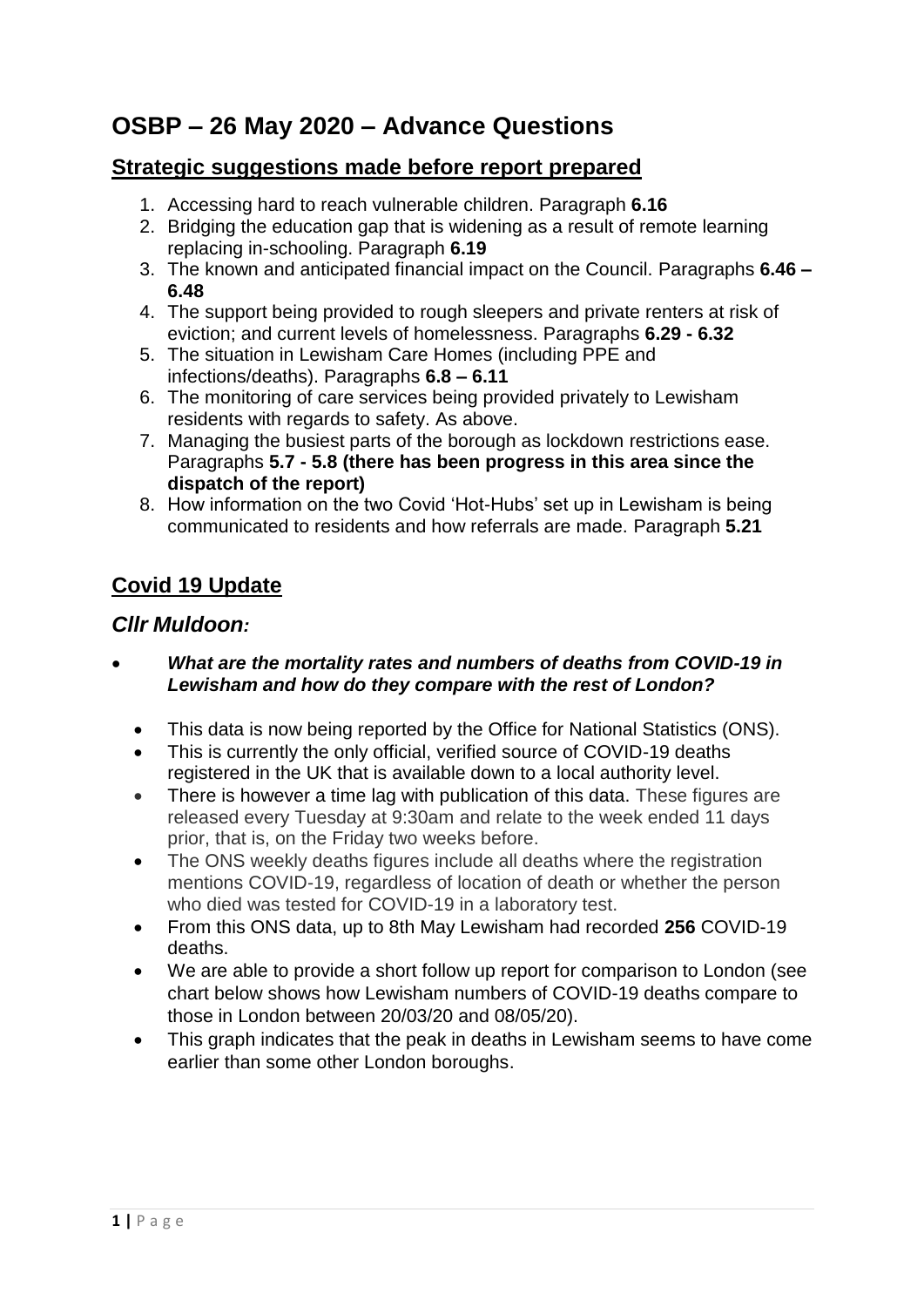On a week by week basis, the number of deaths in Lewisham had been above the London average until the week ending  $17<sup>th</sup>$  April. It has risen above the London average again in the last monitoring period.



#### *As above, but for mortality rates & deaths for those in care homes, again with the same comparison***.**

- This data is now being reported by the Office for National Statistics.
- This is currently the only official, verified source of COVID-19 deaths registered in the UK that is available down to a local authority level.
- There is however a time lag with publication of this data. These figures are released every Tuesday at 9:30am and relate to the week ended 11 days prior, that is, on the Friday two weeks before.
- The ONS weekly deaths figures include all deaths where the registration mentions COVID-19, regardless of location of death or whether the person who died was tested for COVID-19 in a laboratory test.
- From this ONS data, up to 8th May Lewisham had recorded **15** COVID-19 deaths occurring in care homes.
- We are able to provide a short follow up report for comparison to London (see chart below shows how Lewisham numbers of COVID-19 deaths occurring in care homes compare to those in London between 20/03/20 and 08/05/20).
- On a week by week basis, the number of deaths in care homes in Lewisham has been below the London average.
- In previous weeks the number of care home deaths in Lewisham appeared to be getting closer to the London average but last week the gap widened again.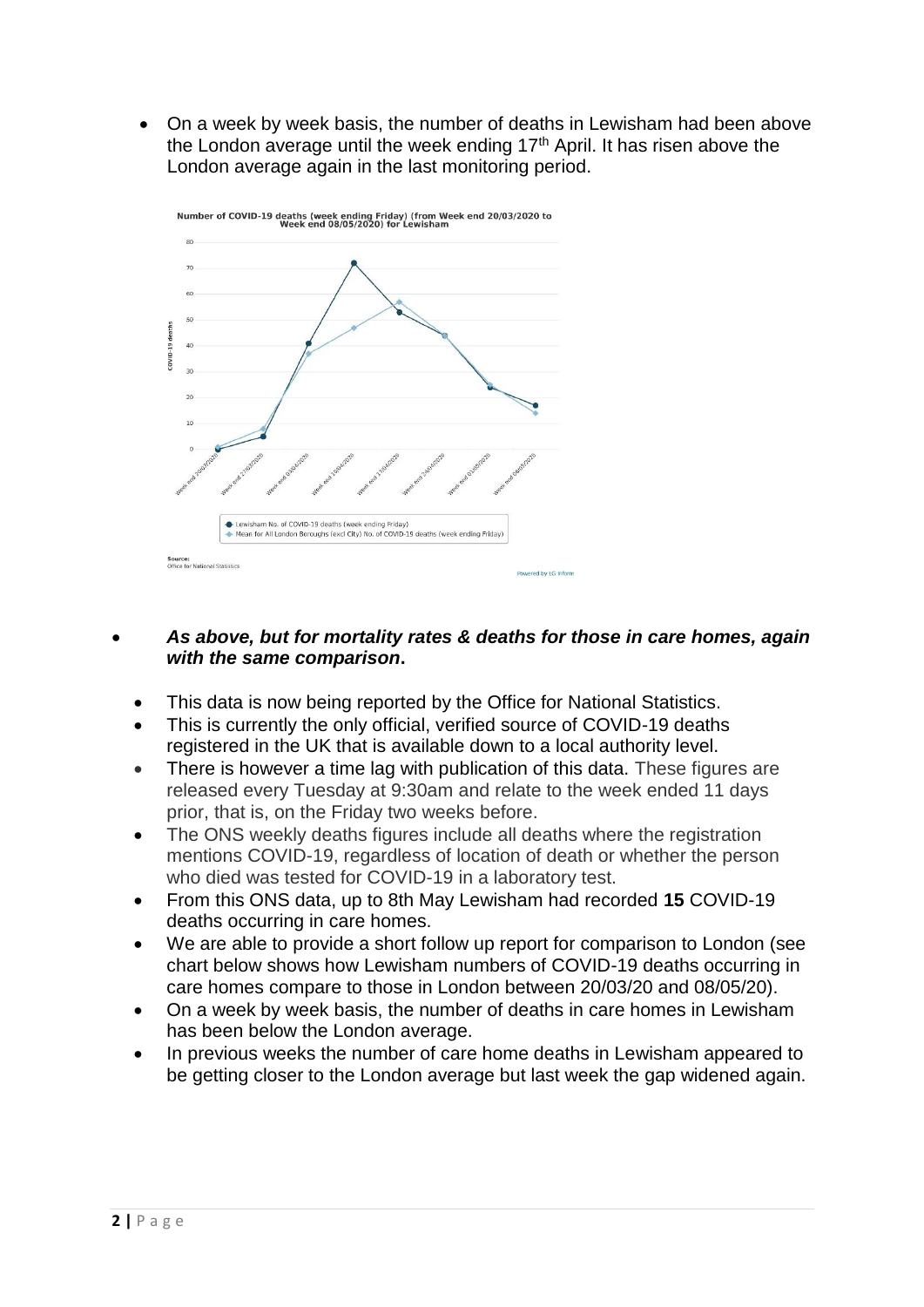

- *What data can be derived from the above statistics concerning the ethnicity of these fatalities, adjusted for population and compared across London?*
- At present ethnicity is not an official data field on death certificates. Country of birth is however recorded and can be used as a proxy indicator for ethnicity.
- In Lewisham we have started to analyse mortality data for inequalities between different age groups, genders and country of birth (insider or outside the UK).
- Lewisham registrars have also been recording ethnicity data for death registrations from 30<sup>th</sup> April, which will enable us to undertake analysis of inequalities between the 5 main ethnic groups in the future.
- *What is the situation regarding opticians and dentists? What is being done to support their businesses in anticipation of the ending of lockdown?*

For retail opticians these may well be covered by the Business support/packages and grants that have been publicised and for which applications can be made via our business support webpage [webpage,](https://lewisham.gov.uk/myservices/coronavirus-covid-19/business-support) or refer them on to [economyandpartnerships@lewisham.gov.uk.](mailto:economyandpartnerships@lewisham.gov.uk)

Dentists are one group that have lobbied for additional support because many do not appear to qualify under current assistance packages. Dentists may be one of the categories of business that will qualify for some support under the Discretionary Business Support funding – but only where they have not received support from the other packages. Details of the Discretionary fund are being finalised and will be released shortly. The aim will be to have these payments out in June.

Contacts – Should Members be contacted by local businesses about support available, you can refer them to our business [webpage,](https://lewisham.gov.uk/myservices/coronavirus-covid-19/business-support) or refer them directly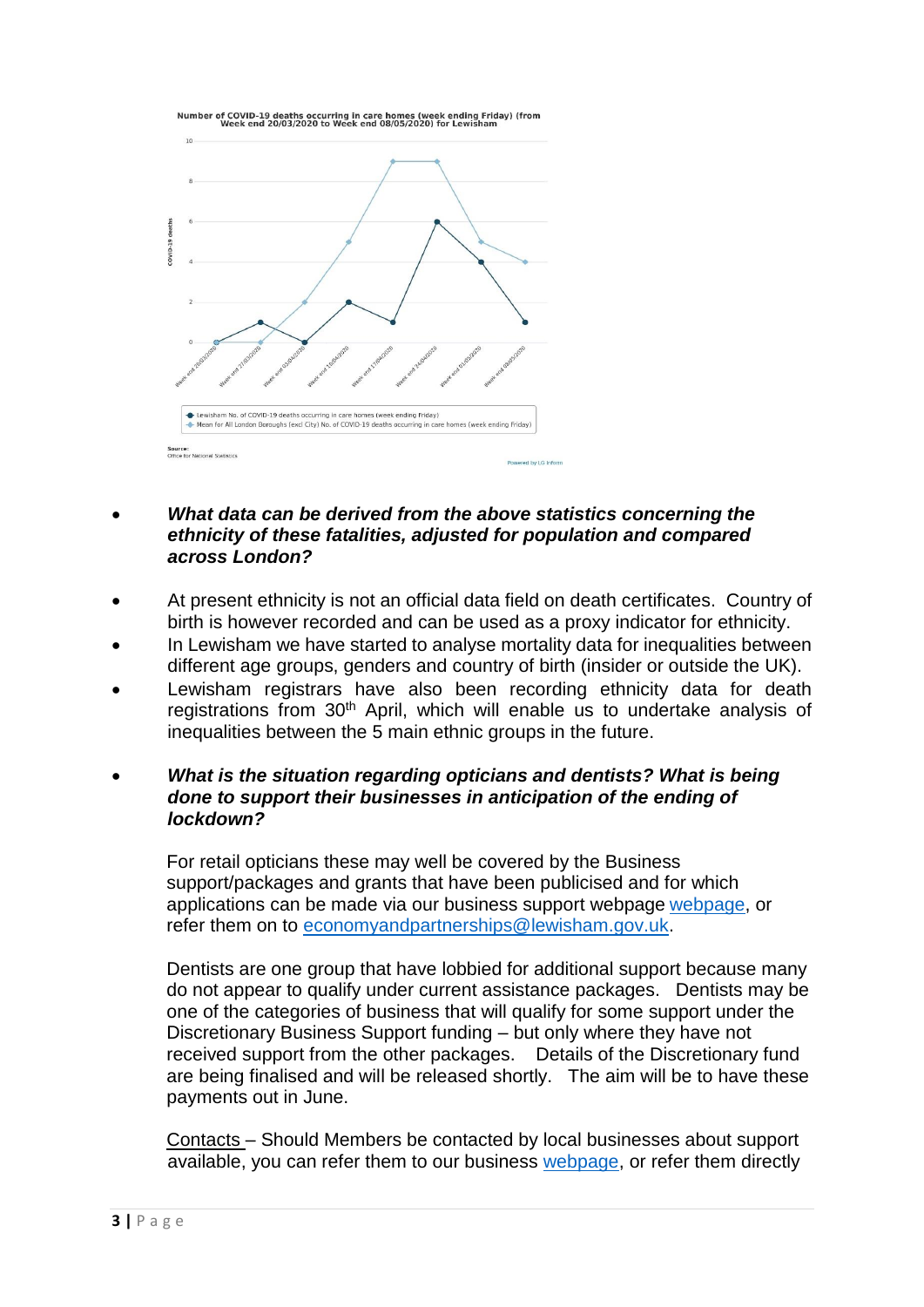on to [economyandpartnerships@lewisham.gov.uk](mailto:economyandpartnerships@lewisham.gov.uk) . We are keen to help and support any local businesses and signpost the best available advice.

# *Cllr Curran:*

### **Management of parks during the crisis**

 *Do the parks team have enough staff to ensure that the parks are protected sufficiently and that where play equipment is cordoned off this is being "policed" properly?*

The Parks team have been working really hard to keep our parks clean, safe and secure throughout the crisis. The level of demand for parks has never been higher during lockdown. The daily use is more equivalent to Bank Holiday weekends.

The Parks Patrol service responsible for locking/unlocking, patrolling and cleansing visit sites and inspect facilities multiple times and as a minimum on a daily basis ensuring that parks are being used responsibly and repairing cordoned off areas when these have been abused.

The relaxed measures of unlimited exercise have allowed staff to focus more on cordoned off facilities and tackle litter/fly tip issues, rather than engaging with people not exercising in parks. Compliments are being received from park users about the work staff are undertaking, in particular litter and bins being emptied due to the heavy footfall of public enjoying the weather and freedom of unlimited exercise.

The level of inspecting and re-securing closed off facilities has taken on average 2 additional hours of each team's day and there has been a need to pay overtime for staff to ensure all sites are being patrolled. This cost is being born by the contractor and Green Scene Officers are confident that these areas are being adequately resourced and policed properly. With the additional park usage and extra responsibilities two additional seasonal staff are being recruited and a seasonal park keeper to supplement the contractors existing staff.

#### *Do we have any clear plan as to when the equipment will be fully available to the public?*

Tennis courts and ball courts have now reopened. We do not have an exacting plan about when other equipment will be made available but some, such as playgrounds, can only reasonably be opened as social distancing rules and Government guidance gets updated. Other facilities such as cafes and toilets could be opened earlier but are still dependent on the right messages being given to the public about infection control as this can't be guaranteed. The only guarantee would be to keep the facilities closed. The message must be that infection control is about personal hygiene, it starts and finishes with the individual. Individuals should be given all available information to make their own choices about how to protect themselves and others and whether to use the facilities or not.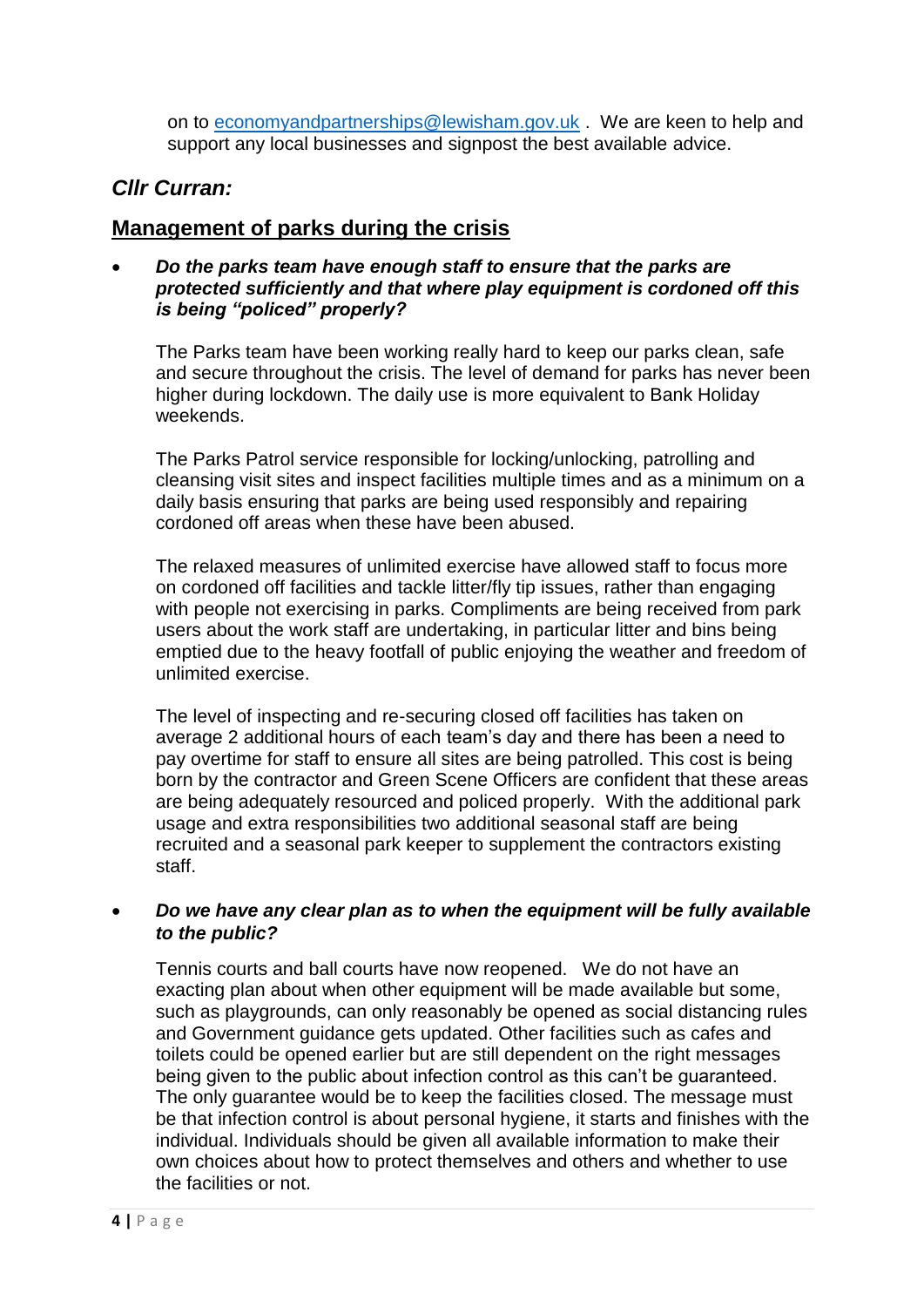# **Socially Distanced Travel**

#### *How is the Council keeping tabs on emergency measures to encourage sustainable socially distanced travel?*

The Council is working with TfL to develop a monitoring programme that will help to evaluate what impact the measures have. This will be undertaken through a combination of traffic surveys and regular evaluation of the Commonplace feedback that is received.

#### *Do we know if messaging is positive and well received to ensure balance is right between the value of the measures put in place and consultation of the public?*

We are monitoring comments in the press, on social media and on commonplace via emails and calls received to understand how the measures are being received.

Ward Members can also provide valuable feedback in relation to both of these issues and can share this with officers through their established communication channels.

### **Healthier Neighborhoods**

#### *Will healthier neighbourhoods go ahead if TFL are no longer funding this?*

At present, TfL and the Council's focus is on the 6 months to the end of September 2020, which reflects the duration of the current TfL funding deal with DfT.

Although TfL is starting to give thought to what the following 6 months might look like, this is very difficult to do when we don't yet know where the country will be in overcoming the COVID-19 pandemic, and therefore how long the temporary measures that respond to this might be needed for.

TfL will be issuing further funding guidance once they have reached a settlement with government for the second half of the financial year. As noted in the report, there may be an appetite amongst communities to retain some of the temporary measures that are implemented. TfL is very mindful of this, and will give this consideration when developing the next iteration of the funding guidance.

Our future transport programme will be heavily influenced by this, including any decisions on the Healthy Neighbourhood programme.

#### *What criteria are we using and how will we measure impact on the periphery? (There is a fear that such measures will benefit some but will simply displace traffic, this may be wrong but we need to assuage such fears).*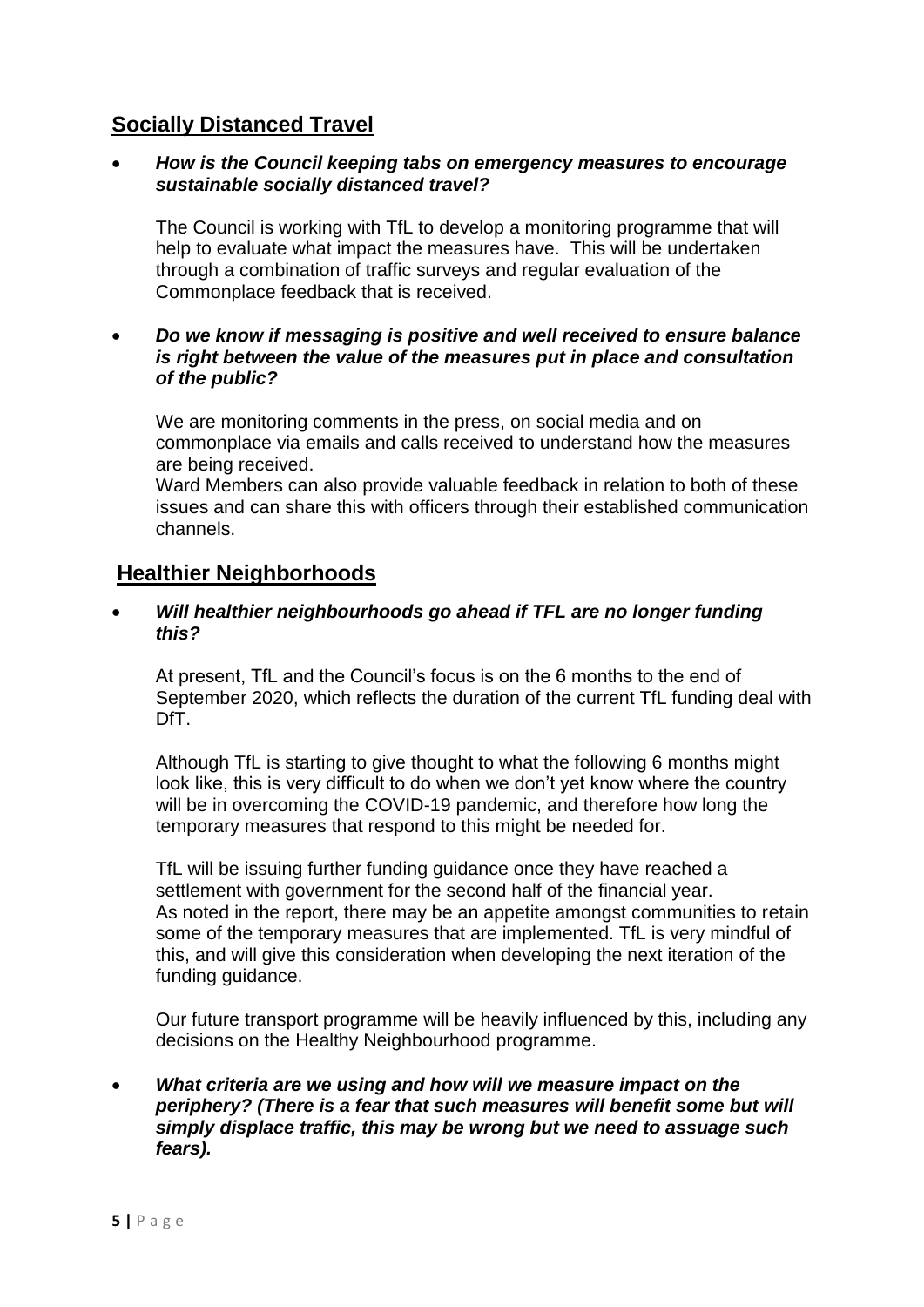Officers have identified an initial tranche of locations where rat running traffic has historically been identified as an issue, and where there is concern that higher volumes of traffic are likely to re-emerge. This is based on traffic data, resident complaints, and/or officer observations. The footways in these locations are also below 3 metres in width.

Any additional requests will be prioritised against a set of criteria including (but not limited to) the volume of traffic that they have historically taken, footway widths, if they are on the strategic cycle network/desire lines, if they are near key educational/leisure or retail facilities and the level of resident support for the closure.

Officers are looking to commission traffic surveys on some of the borough's distributor routes to help understand how traffic volumes are changing, and the extent to which they are being influenced by changes in the easing of restrictions and also by the interventions that the Council is implementing. However, it must be recognised that if the timings of these two factors are similar, it may be difficult to disaggregate this.

It should be recognised that most people have a 'tolerance' threshold for congestion, before they decide it is easier to change their travel patterns – whether that's not travelling (e.g. working from home, doing shopping online instead), switching mode to walking/cycling, or changing the time of their journey to avoid peak periods). So it is not simply a matter of transferring 100% of traffic from one route to another – there will be a degree of what is commonly referred to as 'traffic evaporation'.

#### *Comments:*

- Any proposals to introduce a watered down version of it must be clearly communicated to ensure supporters of such measures know TfL's funds have been cut back - if they have - and for those who were against the proposals or neutral we need to still be clear about how the trials of modal filters will be assessed for success.
- We need to be upfront with people that the situation has changed, that we are genuinely unable to implement plans as originally envisaged but it is vital to try and change the way we get about to get the benefits of less particle pollution, noise pollution , a healthier lifestyle etc.

Comments noted and will be taken into consideration as this work progresses.

### **Small business grant funding allocation and management**

 *Is there a problem with not enough businesses claiming the grants? What are we doing and will the following suggestions be followed?*

We initially produced lists of all businesses that met the qualifying criteria and wrote to them, we followed this up with e-mails and text messages where the appropriate information was available. We then used search engines like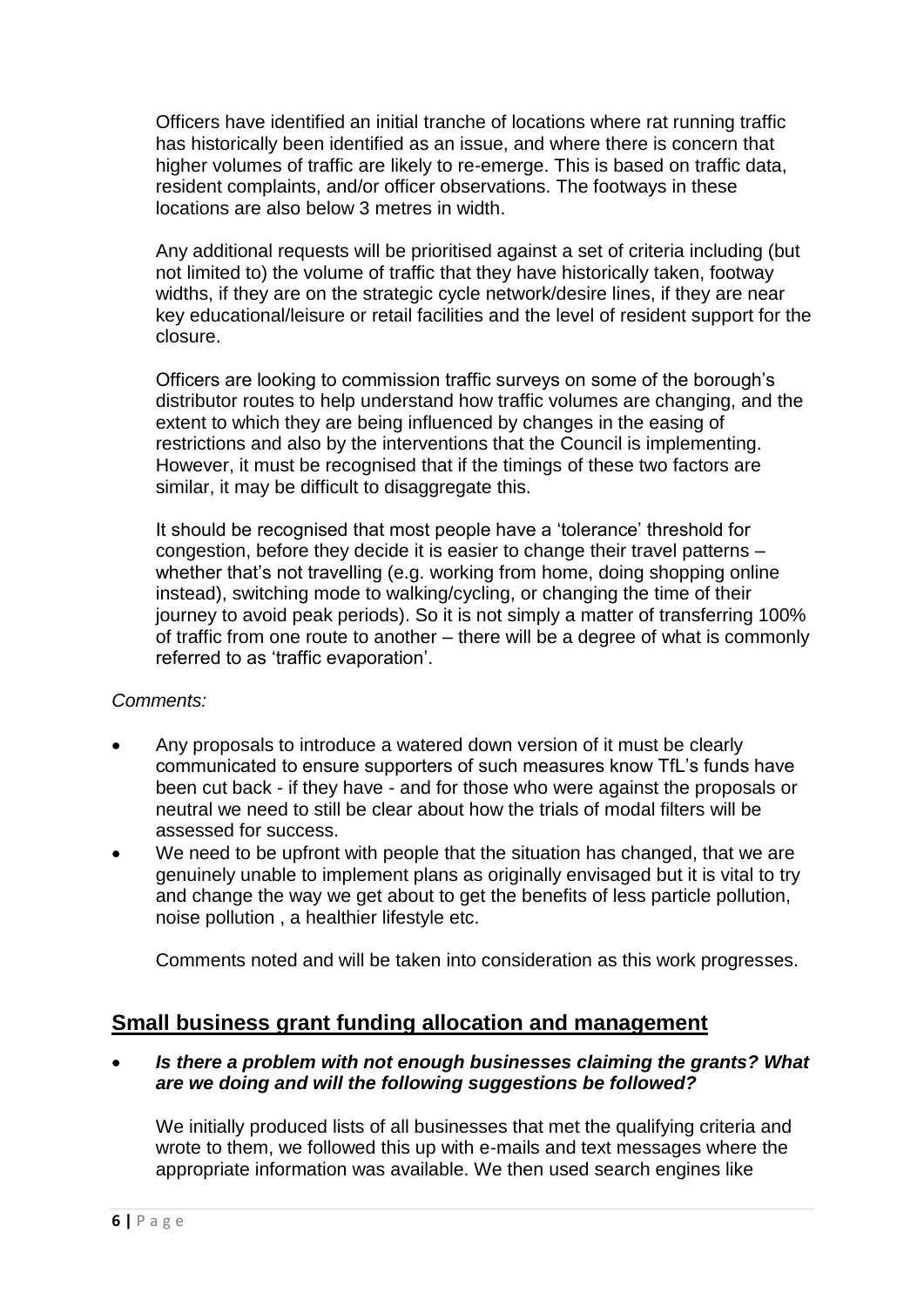Google, Spotlight and Companies House to try and get any more information on whether or not the businesses were still trading and if so, any new contact details that we then used to try and call or e-mail them. We are now visiting all those who have yet to apply for a grant but may be eligible. Our initial exercise of visiting businesses highlighted around 25% who were no longer trading but also allowed us to contact a number of businesses directly to explain the scheme and encourage applications.

 *Could we use some of the grant fund to pay for extra publicity to get details of the grants, how easy they are to apply for etc. to businesses? (If they are not working from their premises they may not be receiving our letters - we need to do more.)*

Some businesses will not have received our letters as we only hold business addresses for most of them and they've not provided further correspondence addresses for us although those that have will have received letters at both addresses. We have also used other channels as above. We are unable to use the funding to enhance the communications we undertake. If we are also unsuccessful in engaging with the owners when we try and visit the businesses, then there will be cases who will not contact us until they re-open their businesses and find the letters we have sent them.

 *How many businesses and social enterprises, trading charities, have applied for grants and been rejected? Can these be looked at again in conversations with the business owners to see if there is a way we can change our decision? Is there scope to do so?*

Due to existing constraints of the system being used we are unable to identify those who have received negative decisions although we could identify charities who did not receive a grant. However, they were excluded from the qualifying criteria and would be unable to qualify anyway. They do receive rate relief and may be able to apply for and receive a grant under the discretionary scheme. Details of the discretionary scheme and the qualifying criteria will be available in the next week or so.

 *Is the team sufficiently large enough? Given the huge reduction in the virus in Lewisham at the moment could this team be increased if necessary to carry out this task? This could be one of the first actions of the recovery team.*

We have already been able to shift a number of staff from council tax to support the team in business rates. We have also deployed a number of volunteers from elsewhere within the Council who have supported us with undertaking the searches referred to above and will also be undertaking the visits.

 *Are we doing anything London-wide to challenge exclusion of businesses with RV over £51k? Is there anything else we can do regarding this?*

The point is being made that London does have the higher business rate values so this limit narrows the level of support available to London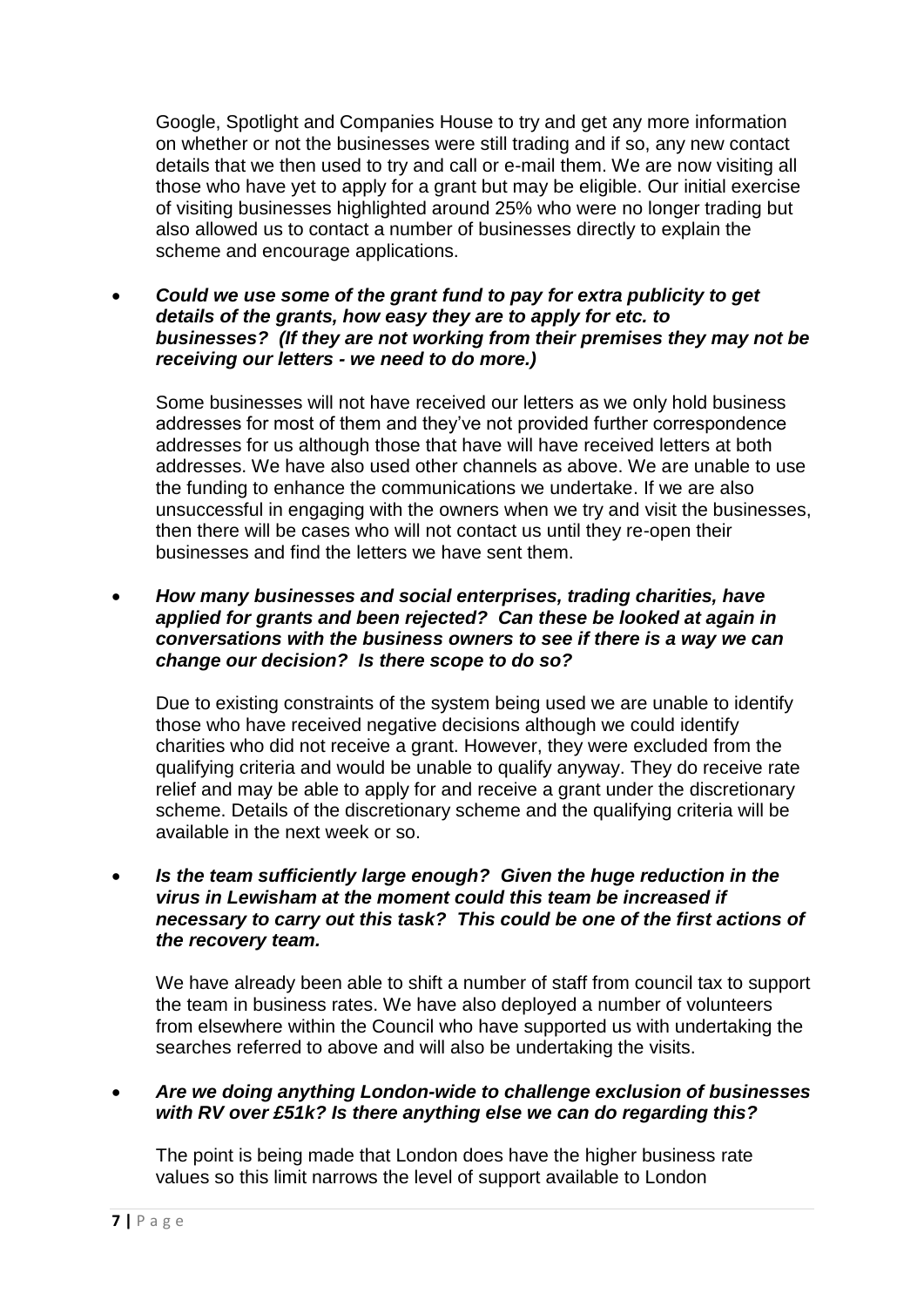businesses. The Mayor of London has written to the government making this point. In a Teams with the Minister in relation to grants distribution the Chief Executive also made the point that a number of business are falling outside the scope of the grant criteria and the guidance for discretionary grants (now received) was needed to enable the additional 5% of grant to be distributed. The local criteria for doing so in Lewisham are being finalised.

# **Timelines for major re-developments of town centres**

### *What is still going ahead?*

Lewisham Gateway – officers continue to meet with Muse on a regular basis to seek to secure progress on this key development. Work has been taking place to identify a construction programme which can enable the scheme to proceed within Covid-19 Construction regulations

Catford – The Masterplan Framework report is now scheduled to be submitted to Mayor and Cabinet in September, enabling the next phase of public consultation/engagement. Ahead of this, we want to report the successful Good Growth fund bid for the Catford Constitutional Club, to agree Match funding and to agree/progress some works to the station approach. This paper should come forward to Mayor and Cabinet in July – which should send a clear message of early investment in Catford town centre.

#### *How are they being affected?*

On Lewisham Gateway, there has been some loss of time - whilst the construction process is evaluated and de-risked against Government/sector guidance. That work is important to give the funder confidence to proceed.

On Catford, about three months has been lost against the original timeline for considering and consulting on the Masterplan framework - so this is now scheduled for September, rather than June.

### *Financial situation?*

It is currently too early to assess the broader impact in terms of development and investment interest/cycles and the financial situation. This will take time to settle, although the fundamentals of housing need/demand will remain and Lewisham is an attractive location. We will continue to track market conditions and encourage positive development/investment

### **Parks and Open Spaces Strategy**

 *On 10 June at Business Panel the Parks and Open Spaces Strategy report will be agreed. Has the SDSC report on Parks been incorporated into the strategy? It should be given equal weight.*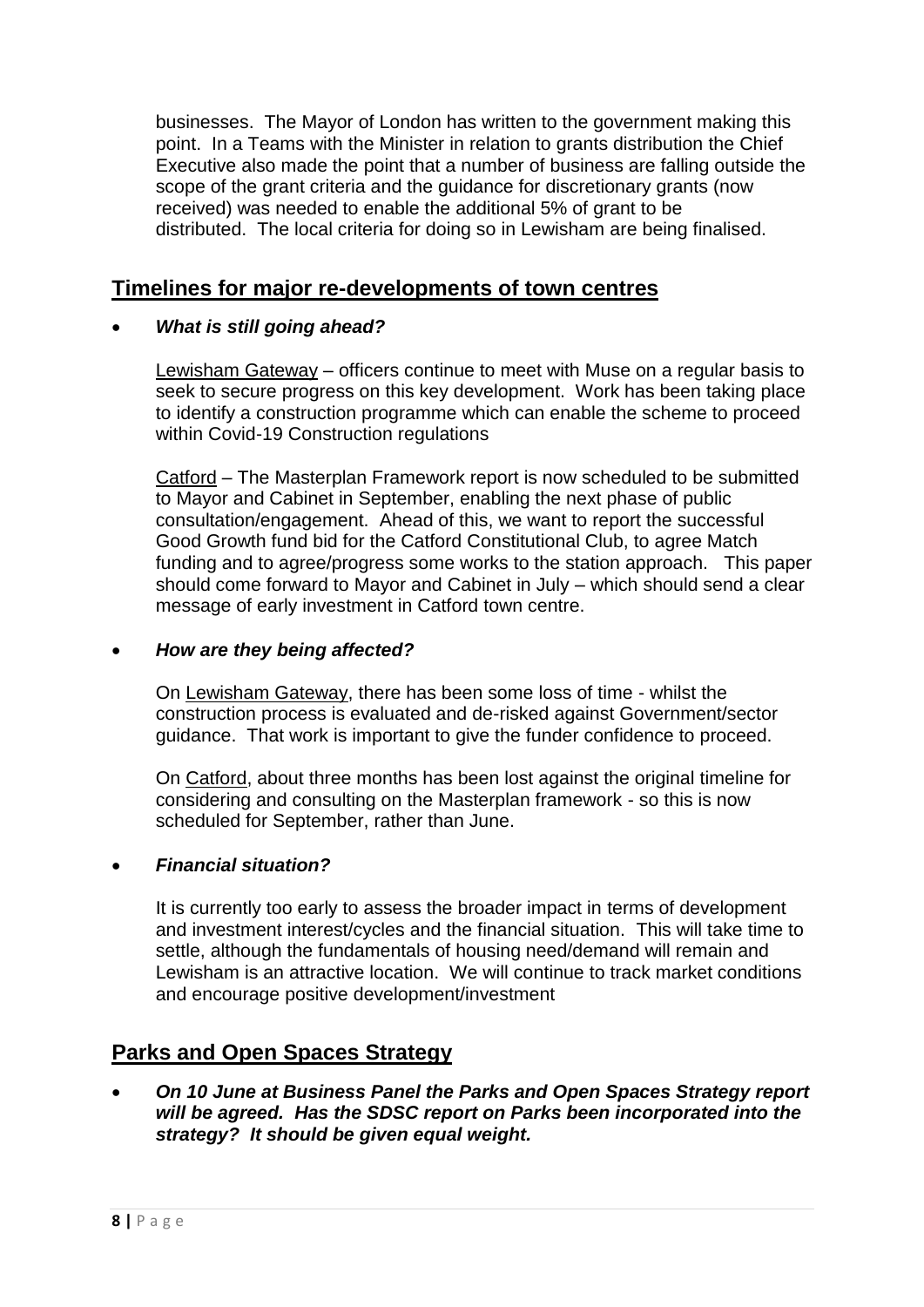All of the recommendations made at the Sustainable Development Select Committee meeting on 10<sup>th</sup> March 2020 have been incorporated into the Parks and Open Space Strategy. It has not been possible to include all of the detailed recommendations from the published Parks Management and Maintenance Review as both reports were completed simultaneously. Officers believe that the strategy does address all the themes touched upon and recommendations made in the review. The review is a very thorough, objective and thoughtful report and it should be given great weight. It cannot be given equal weight however as it commits the Council to produce additional time bound published strategies that are currently un-resourced. It would therefore be wrong to give it equal weight until such a time as resources were made available to deliver on all its detailed recommendations\*.

# **Cllr Millbank:**

# Section Community Response 5.12 – 5.21

 *Working with partner organisations / sectors has delivered a speedy and coordinated community response within the borough. How will the crosssector partnership approach be consolidated and carried forward into the Recovery phase?*

There has been an unprecedented level of partnership working across statutory, voluntary and the independent sector throughout this crisis. The impact of communities on the response to the pandemic has been profound. Work is now under way to establish what we want and need to be retained and where resourcing might be released to support these initiatives. It is too early to provide specific details on how this will work in practice as the Hub is still working at full capacity to meet presenting need but it is acknowledged that the partnership approach has been particularly strong in Lewisham and we are committed to building on this during the recovery phase.

 *How can the experience of and community intelligence gathered by others involved in local community response be included in a partnership approach e.g. the Mutual Aid groups which have sprung up across Lewisham*.

One of the initial aims of the Community Sector partnership was to reach out to Mutual Aid groups to ensure that their services were being delivered in a safe and effective way. We continue to work closely with groups who have accessed this support as well as proactively approaching those that have not made contact. As highlighted above we hope to build on our partnership approach and this very much includes mutual aid groups and other community activists. As such we will be redoubling our efforts in the coming weeks to ensure that links are made with all groups so that the experience and learning can inform our approach to recovery. Paragraph 5.8 of the report also refers to this area of work.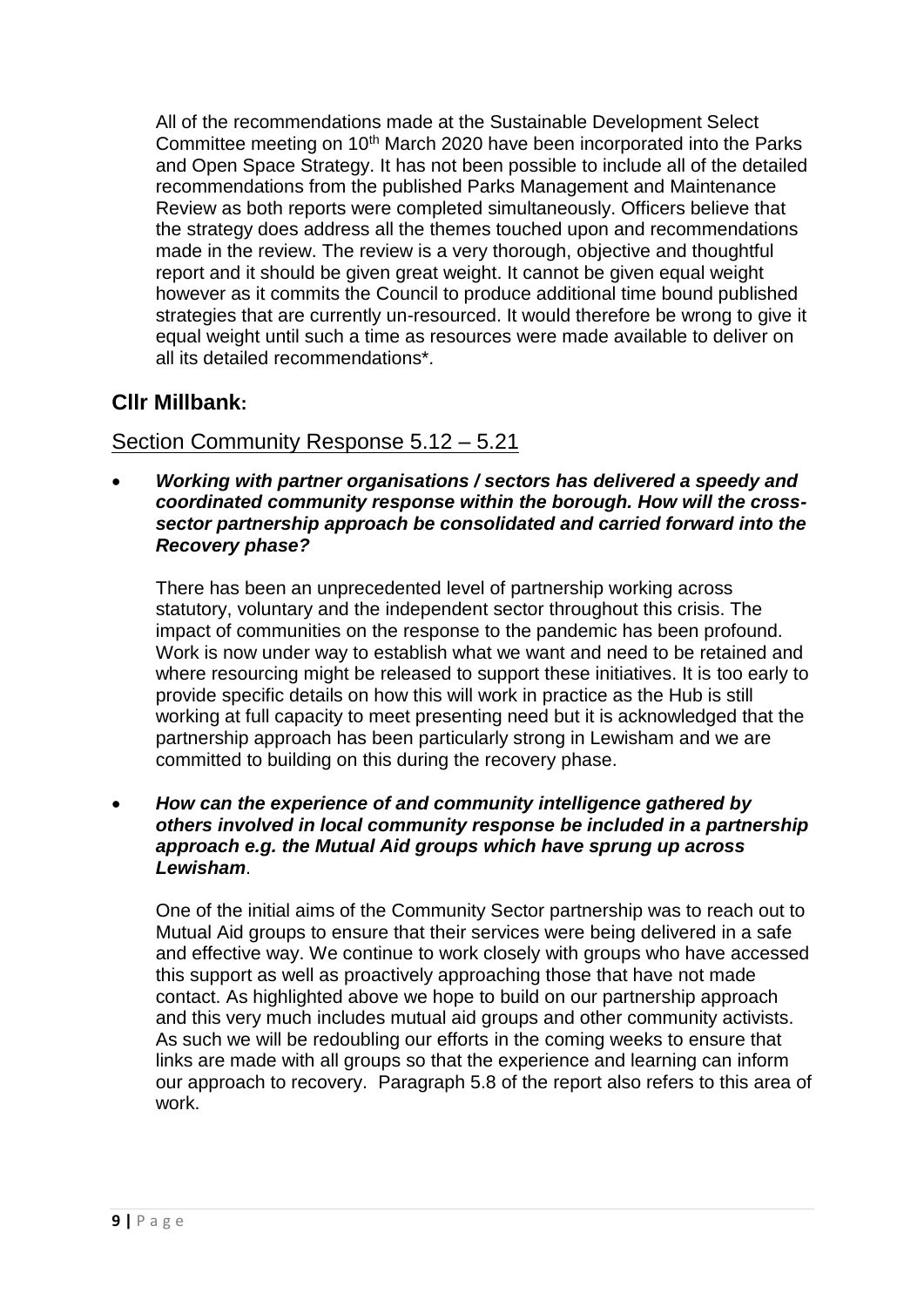# Section Adult Social Care: 6.3-6.11

 *In section 6.4 report refers to 'the Council has not needed to operate under the Care Act easements' while also saying the Council is 'currently applying flexibility to processes '. Could clarification be given i.e. what is meant by flexibility in processes?* 

We have streamlined the assessment process and reduced the number of face to face visits and also stopped non-urgent reviews of care provision. This is recognising that we wish to limit risk of infection to vulnerable adults. This is all permissible within the Care Act.

 *What factors or what circumstances might lead the Council to operate under the Care Act easements? And if so, what safeguards might need to be put in place to protect client's rights and ensure the Council's responsibilities?* 

The circumstances that were envisaged when this might be applied was if there was not enough staff to provide the care that was needed. This has not occurred and it seems unlikely that this will happen. Should it have been needed any reductions would have been based upon individual circumstances and not placed people at risk of harm, though some needs may have been left unmet.

At the start of the crisis Officers liaised directly with the members of the Disabled People's Commission to agree a set of principles such easement be needed. In the event these were not needed but this engagement served to ensure that the views of Disabled People were taken into account when considering this issue.

*(I am happy for the officers to address these points in their presentation or to ask questions directly.)* 

### *Cllr Codd:*

 *One of our objectives is to provide support to businesses - I note the report talks briefly about our distribution of government grants. What else has the council been doing, or is considering doing to support local businesses who are not eligible for grants to ensure that valuable local businesses providing services, goods and employment are retained in the borough?*

The first and initial thrust of our support to local business has been to ensure that as many local businesses as possible were aware of and took up the available Government Grant. A key part of this response was clear advice, information and signposting – which we did through the Council's business support site – [webpage](https://lewisham.gov.uk/myservices/coronavirus-covid-19/business-support) .

We brought forward an early package of additional measures – this targeted £2.4m of Lewisham resource specifically at local business – protecting jobs and